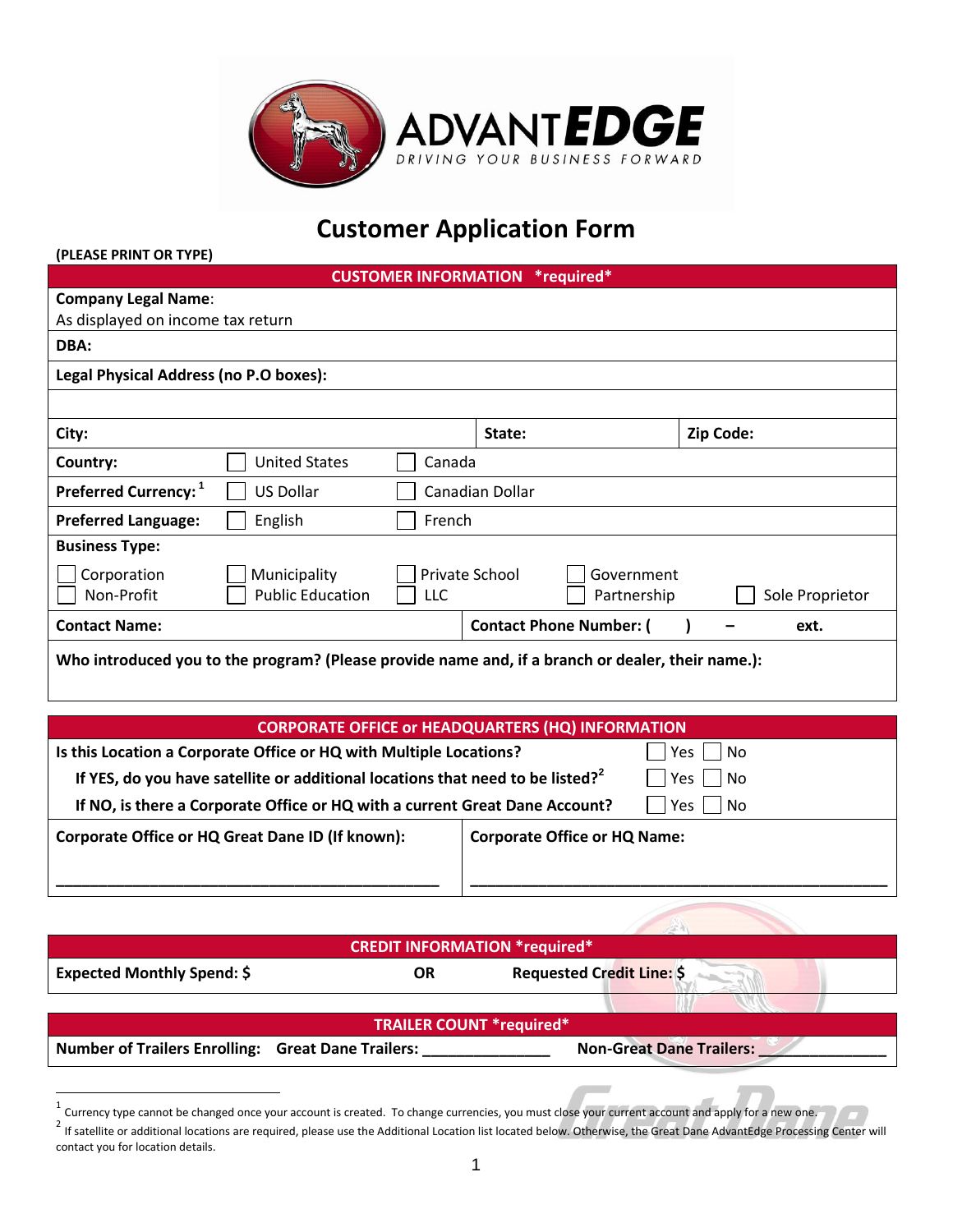|                                                    | <b>BILLING CONTACT INFORMATION *required*</b>                      |
|----------------------------------------------------|--------------------------------------------------------------------|
| <b>Contact Name:</b>                               | Address1:                                                          |
| <b>Job Title:</b>                                  |                                                                    |
| <b>Phone Number: (</b><br>ext.<br>-                | City                                                               |
| <b>Cell Number:</b><br>-                           | State:                                                             |
| <b>Fax Number:</b><br>Zip:<br>—                    |                                                                    |
| <b>E-mail Address:</b>                             | <b>United States</b><br>Canada<br>Country:                         |
|                                                    | <b>Bill Delivery and Online Account Access for Billing Contact</b> |
| Email<br><b>Delivery Method:</b><br>Fax            | <b>Online Account Access:</b>   Yes<br>No.                         |
| Format (for e-mailed bills)<br>  CSV<br><b>PDF</b> | Invoice Likenesses to accompany billing statement:<br>No<br>Yes    |

|                                                 | <b>PRIMARY CONTACT INFORMATION (Contact for trailer repair &amp; purchase approvals) *required*</b> |
|-------------------------------------------------|-----------------------------------------------------------------------------------------------------|
| <b>Contact Name:</b>                            | Address1:                                                                                           |
| <b>Job Title:</b>                               |                                                                                                     |
| <b>Phone Number: (</b><br>ext.<br>-             | City                                                                                                |
| <b>Cell Number:</b><br>-                        | State:                                                                                              |
| <b>Fax Number:</b><br>-                         | Zip:                                                                                                |
| <b>E-mail Address:</b>                          | <b>United States</b><br>Canada<br>Country:                                                          |
|                                                 | <b>Bill Delivery and Online Account Access for Primary Contact</b>                                  |
| Email<br><b>Delivery Method:</b><br>Fax<br>None | <b>Online Account Access:</b><br>Yes<br>No                                                          |

|                                                 | SECONDARY CONTACT INFORMATION (Fleet inventory management and back up for purchase approvals) *required* |
|-------------------------------------------------|----------------------------------------------------------------------------------------------------------|
| <b>Contact Name:</b>                            | Address1:                                                                                                |
| <b>Job Title:</b>                               |                                                                                                          |
| <b>Phone Number: (</b><br>ext.<br>-             | City                                                                                                     |
| <b>Cell Number:</b><br>-                        | State:                                                                                                   |
| <b>Fax Number:</b>                              | Zip:                                                                                                     |
| <b>E-mail Address:</b>                          | <b>United States</b><br>Canada<br>Country:                                                               |
|                                                 | <b>Bill Delivery and Online Account Access for Secondary Contact</b>                                     |
| <b>Delivery Method:</b><br>Email<br>Fax<br>None | <b>Online Account Access:</b><br>Yes<br>No.                                                              |

|                                                 | <b>ADDITIONAL CONTACT INFORMATION *optional*</b>                      |
|-------------------------------------------------|-----------------------------------------------------------------------|
| <b>Contact Name:</b>                            | Address1:                                                             |
| <b>Job Title:</b>                               |                                                                       |
| <b>Phone Number: (</b><br>ext.                  | City                                                                  |
| <b>Cell Number:</b>                             | State:                                                                |
| <b>Fax Number:</b>                              | Zip:                                                                  |
| <b>E-mail Address:</b>                          | <b>United States</b><br>Canada<br>Country:                            |
|                                                 | <b>Bill Delivery and Online Account Access for Additional Contact</b> |
| <b>Delivery Method:</b><br>Fax<br>Email<br>None | <b>Online Account Access: Yes</b><br>$\overline{\mathsf{No}}$         |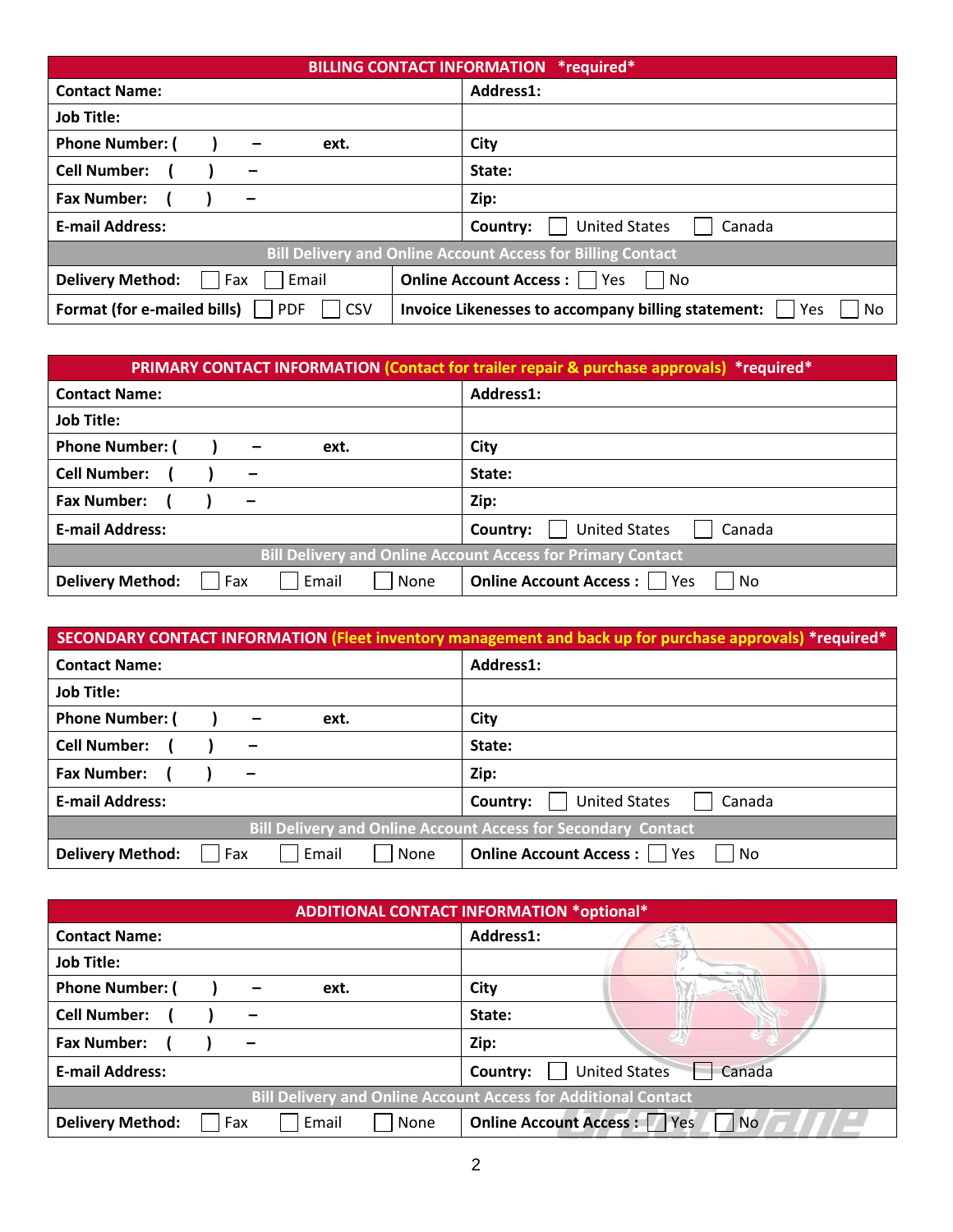|                                            | <b>BILLING PREFERENCES *required*</b>                                                                          |
|--------------------------------------------|----------------------------------------------------------------------------------------------------------------|
| <b>Preferred Billing Cycle:</b><br>  Daily | Twice Monthly (10 <sup>th</sup> and 25 <sup>th</sup> of each month)                                            |
|                                            | <b>Participate in Centralized Billing (Billing paid by Corporate Office or HQ account)?</b>     Yes<br>l INO   |
| Yes<br><b>No</b>                           | If YES AND you have additional locations (per page 4 above), should the locations receive bill copies as well? |
| <b>Preferred Payment Method:</b>     Wire  | $\Box$ Direct Debit <sup>3</sup><br>EFT (Customer initiated)<br>Check                                          |

|                                         | BANK INFORMATION (required if preferred payment method is Wire or EFT)                 |
|-----------------------------------------|----------------------------------------------------------------------------------------|
| <b>Bank Name / Branch:</b>              | <b>ABA Number:</b>                                                                     |
| <b>Account Type:</b>   Checking Savings | <b>Account Number:</b>                                                                 |
|                                         | <b>Account Name:</b>                                                                   |
|                                         | *** Required if using Wire or EFT***<br>PLEASE INCLUDE A VOIDED CHECK FOR VERIFICATION |
|                                         |                                                                                        |

|                        | TAX INFORMATION *required* |
|------------------------|----------------------------|
| If Corporation:        | If Sole Proprietor:        |
| $\vert$ Tax ID (FEIN): | Tax ID (SSN):              |



and this form authorizes Multi Service Technology Solutions, Inc. operating as the Great Dane AdvantEdge Processing Center to deposit funds into and/or withdraw<br>This form authorizes Multi Service Technology Solutions, Inc. funds from the customer's bank account by means of Electronic Funds Transfer for payment of goods and services charged on the Great Dane AdvantEdge Account and processed by the Great Dane AdvantEdge Processing Center. This authorization is to remain in effect until the Great Dane AdvantEdge Processing Center is notified, in writing, of cancellation.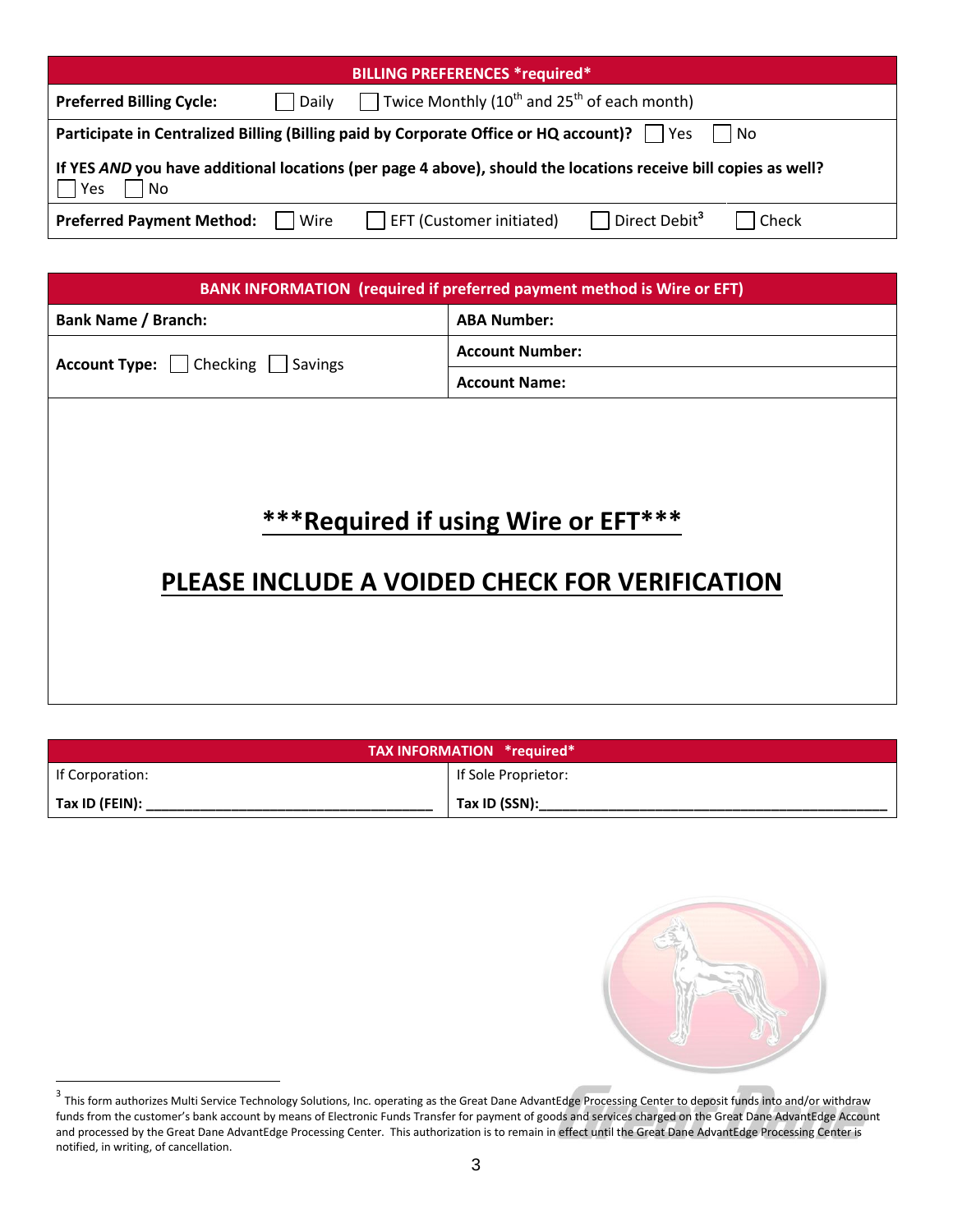#### **Great Dane AdvantEdge Accountholder Agreement ("Agreement")**

WHEREAS Multi Service Technology Solutions, Inc., a Florida corporation ("MSTS"), is engaged in the business of providing a purchase program for parts and other products and services offered for sale by Great Dane and which program is called Great Dane AdvantEdge; and

WHEREAS applicant requests MSTS to provide such purchase program

NOW THEREFORE, the parties hereto agree to be legally bound as follows:

- 1. The Great Dane AdvantEdge cards and/or account numbers ("Card" or "Account") are issued by, and credit is extended by, MSTS, P.O. Box 10922, Shawnee Mission, KS 66225. Any references in this Agreement to Great Dane AdvantEdge refer to MSTS.
- 2. The applicant authorizes MSTS to investigate the credit history of applicant through commercial reporting companies and direct inquiries to businesses where applicant has accounts.
- 3. If approved, the holder of the Account ("Accountholder") represents that the Account will only be used for business or commercial purposes and at no time shall the Account be used for personal, family or household purposes.
- 4. Usage of the Great Dane AdvantEdge Account by the Accountholder named on it constitutes acceptance of all terms and conditions contained in this Agreement, as such terms and conditions may be amended from time to time by MSTS effective upon no less than 15 days' prior written notice (and if no effective date is given in such notice, then 15 days from the date of such notice). Any objections to the changes in the Terms and Conditions must be received by MSTS within fifteen (15) days of Accountholders receipt of amendment notice. Usage by the Accountholder includes the retention or use of the Account by (i) the Accountholder as named on it, (ii) any person or entity under Accountholder's direction or control, and (iii) any Branch/Dealer to whom the Accountholder or any person or entity under Accountholder's direction or control has, at any time supplied the Cards and/or Account numbers.
- 5. Any Valid Account transactions received by MSTS for a closed or deactivated Branch/Dealer that have a transaction date prior to MSTS's deactivation of that Branch/Dealer are the financial responsibility of the Accountholder.
- 6. All requested changes to Account must be made in writing on official letterhead or in an e-mail or through the program website from an officer and/or authorized representative of the Accountholder.
- 7. MSTS is not a seller of merchandise. MSTS neither sells nor warrants the goods or services obtained from Great Dane AdvantEdge Branches/Dealers. MSTS's sole function is to furnish credit and billing services; MSTS does not warrant any merchandise or services from any source obtained by the use of MSTS's credit or billing services. **MSTS HEREBY DISCLAIMS ALL WARRANTIES, EXPRESS OR IMPLIED, RELATING TO ANY SUCH GOODS OR SERVICES, INCLUDING, WITHOUT LIMITATION, ANY WARRANTIES OF MERCHANTABILITY, FITNESS FOR A PARTICULAR PURPOSE OR NON-INFRINGEMENT.**
- 8. A credit line will be assigned to each Accountholder. This line includes all unpaid purchases, whether billed or unbilled. If Accountholder finds its credit line to be inadequate, Accountholder shall notify MSTS at 1-877-600-3433 and request a change to its credit line. MSTS will review and modify credit limits in accordance with MSTSs credit policies.
- 9. Statements will be distributed daily or twice monthly as specified by the Accountholder. For Accountholders billed twice monthly, payments are due 14 days from the statement date; for Accountholders billed daily, payments are due in full 20 days from the statement date. Statements outstanding more than 14 or 20 days (as applicable) are considered delinquent. Delinquent Accounts will be assessed late charges at a monthly rate of 1.5% of the transaction value per month on all outstanding transactions. Late fees are assessed at the invoice level and on the delinquent invoices for each billing statement. The Accountholder is liable for all late charges assessed to the Account and must pay these charges to keep its Account in good standing.
- 10. The payment terms stated in this Agreement apply to all invoices, and supersede the payment terms of any Purchase Order (P.O.), third party contract or any other documentation the Accountholder may have signed.
- 11. Accountholder may pay its Great Dane AdvantEdge statement via check or Electronic Funds Transfer (EFT). Accountholder shall notify MSTS if the convenience of paying by EFT is preferred. If EFT is preferred, the Accountholder will have the choice of either authorizing MSTS to automatically deduct funds from its designated bank account, or submitting funds to MSTS via Accountholder-initiated EFT.
- 12. Accountholder shall make payments to MSTS or MSTS's designated agent as frequently as may be necessary to keep the Account balance within the line of credit and within payment terms. If Accountholder's bank or Accountholder for any reason should fail to timely pay any amount due MSTS, Accountholder understands and agrees that MSTS may immediately suspend or terminate all Accounts held by Accountholder and draw against any letter of credit or other security that might be held by MSTS on behalf of the Accountholder. If Accountholder's bank should fail to honor payment to MSTS or Accountholder's account becomes delinquent, MSTS may require immediate and full payment of all outstanding amounts, as well as the return of Accountholder's Cards or Account numbers. In the event that a payment made to MSTS or MSTS's designated agent is returned by the Accountholder's bank, MSTS reserves the right to charge a returned payment fee to the Accountholder's Account in the amount of \$50.00 or the maximum amount permitted by the law.
- 13. In the event that the Accountholder maintains a credit balance on the Account for longer than three (3) months and the Accountholder does not provide MSTS with instruction on how to handle the credit balance, MSTS is hereby authorized to deduct and retain a dormancy and Account management fee equal to two percent (2%) of the credit balance per month so long as the credit balance exists.
- 14. Accountholders have ninety (90) days from the billing statement date to dispute charges. All disputes must be received by MSTS in writing from the Accountholder within such ninety (90) day period. If an Account transaction is not disputed within ninety (90) days from the billing statement date, the Accountholder is liable for all charges related to the transaction.
- 15. This Agreement, any addendum(s), and any continuing guaranty, as may be required, is governed by the laws of the State of Texas, without reference to conflicts of laws principals, and it is agreed that jurisdiction of any legal action connected with this Agreement shall be exclusively in the state or federal courts located in the State of Texas. Notwithstanding the foregoing, MSTS may, at its option, choose to pursue legal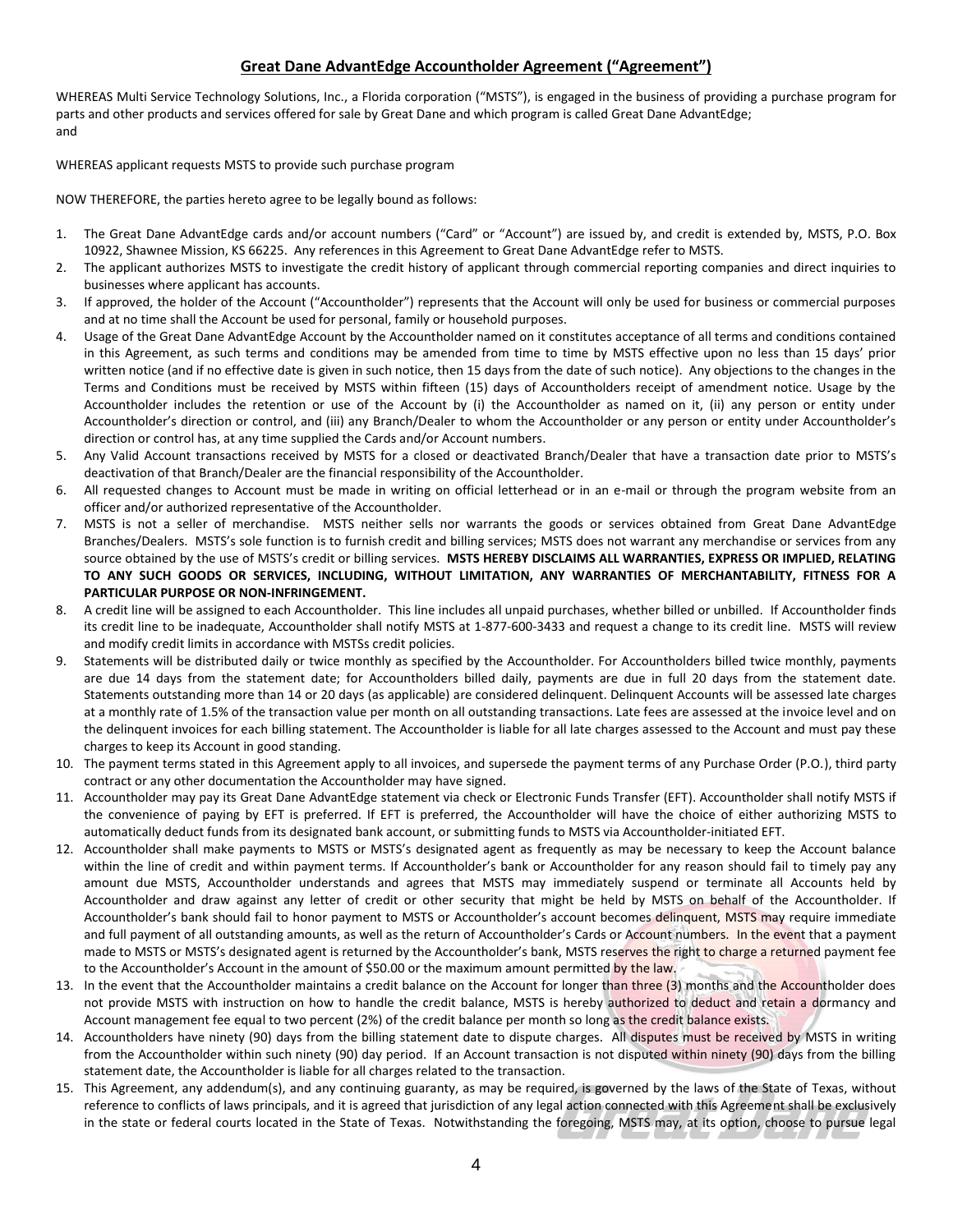action against the Accountholder in any state or province in which the Accountholder does business or where jurisdiction may otherwise be proper.

- 16. The Accountholder agrees that in the event of default, MSTS may institute suit against the Accountholder in aforesaid courts and that service of process by certified mail, return receipt requested, postage prepaid and addressed to the Accountholder shall be sufficient to confer jurisdiction of said courts, regardless of where the Accountholder is geographically located or does business.
- 17. MSTS may offset any amounts owed by Accountholder to MSTS against any claims MSTS has against the Accountholder. To secure all of Accountholder's obligations and liabilities to MSTS under the terms of this Agreement, and all obligations and liabilities of Accountholder to MSTS under any other document or agreement between Accountholder and MSTS executed from time to time, the Accountholder hereby grants to MSTS a continuing lien and security interest in all of Accountholder's accounts receivable, equipment, inventory, instruments, deposit accounts, chattel paper and all general intangibles. Accountholder is and shall be liable to MSTS for all costs and expenses incurred by MSTS in collection and enforcing its rights hereunder, including but not limited to, late charges and attorneys' fees, if any, incurred by MSTS to collect all amounts due on Accountholder's Account and/or foreclosing on its lien and security interest.
- 18. The Accountholder represents and warrants to MSTS, with full knowledge that MSTS will be relying on the following, that:
	- (i) The person executing this Agreement on behalf of the Accountholder is:
		- (A) An authorized employee or agent of the Accountholder's company; and
		- (B) Duly authorized to execute and deliver this Agreement on behalf of the Accountholder; and
		- (C) Duly authorized to bind the Accountholder to the terms of this Agreement and to cause the Accountholder to perform its obligations hereunder.
	- (ii) This Agreement constitutes a legal, valid and binding obligation of the Accountholder, enforceable against the Accountholder in accordance with its terms.
	- (iii) The execution and delivery of this Agreement by the Accountholder and the performance by the Accountholder of its obligations hereunder is and will at all times be with full right and authority, be it corporate, partnership, limited liability company, and/or a government agency or entity, as applicable. All necessary, action has been taken by the Accountholder to authorize the consummation of this Agreement, be it a corporate, partnership, limited liability company, and/or a government agency or entity, as applicable.
- 19. This Agreement may be terminated by either party at any time by giving written notice to the other party. Upon termination, all Cards and Account numbers shall be immediately terminated and deactivated, and the Accountholder must immediately return to MSTS all Cards or Account numbers in the possession or under the control of the Accountholder upon termination of this Agreement, Accountholder shall have the responsibility to pay all amounts due according to the agreed-upon payment terms.
- 20. If Cards or Account numbers are lost or stolen, it is the Accountholder's responsibility to call MSTS immediately at 1-877-600-3433 to prevent unauthorized usage. Account Numbers will be immediately terminated upon notification. Any unauthorized usage prior to this notification will be the Accountholder's responsibility. Accountholder must follow-up this telephone notification with written notification sent directly to MSTS, P.O. Box 10922, Shawnee Mission, KS 66225-9022, via email or through the program website.
- 21. This Agreement authorizes MSTS to transmit information via email to the undersigned Accountholder at the email address(es) provided for communication. Accountholder acknowledges that the email communications may contain confidential information intended solely for the use of the Accountholder and its authorized agents and representatives. Accountholder further acknowledges that email is not a secure form of transmission and that it may potentially be intercepted or otherwise obtained by persons other than the intended recipient. In consideration of MSTS's willingness to provide the reporting to Accountholder via email, Accountholder agrees that it will not hold MSTS responsible for any email communications intercepted or received by anyone other than the intended recipients. Accountholder hereby releases MSTS and its affiliates, and each of their agents, employees and representatives, from any and all liabilities, claims, losses, damages, injuries and expenses of any kind in any way connected with or arising out of the interception or receipt of the email communications by any unintended recipients. Accountholder hereby further agrees to indemnify, defend and hold harmless MSTS and its affiliates, and each of their agents, employees and representatives, from and against any and all liabilities, claims, losses, damages, injuries or expenses sought by a third party and in any way connected with or arising out of the interception or receipt of the email communications by any unintended recipients.
- 22. Great Dane AdvantEdge is a registered trademark owned by Great Dane Trailers.
- 23. Please retain this Agreement for future reference.

| By signing below, applicant certifies all information provided to be true and correct, and agrees to be bound by the terms and conditions set<br>forth in this Accountholder Agreement. |        |  |
|-----------------------------------------------------------------------------------------------------------------------------------------------------------------------------------------|--------|--|
| Accountholder Signature:                                                                                                                                                                | Title: |  |
| Printed Name:                                                                                                                                                                           | Date:  |  |
| <b>Company Name:</b>                                                                                                                                                                    |        |  |
| PLEASE FAX TO 912-644-2190 OR EMAIL TO apmew@greatdanetrailers.com AND FORWARD SIGNED ORIGINAL TO:                                                                                      |        |  |

**Great Dane Trailers ATTN: Abby Mew**

#### **602 E. Lathrop Avenue, Savannah, GA 31415**

Great Dane AdvantEdge Account is accepted by Great Dane branch and dealer locations participating in the Great Dane AdvantEdge Program. The Great Dane AdvantEdge Program is for business and commercial use only.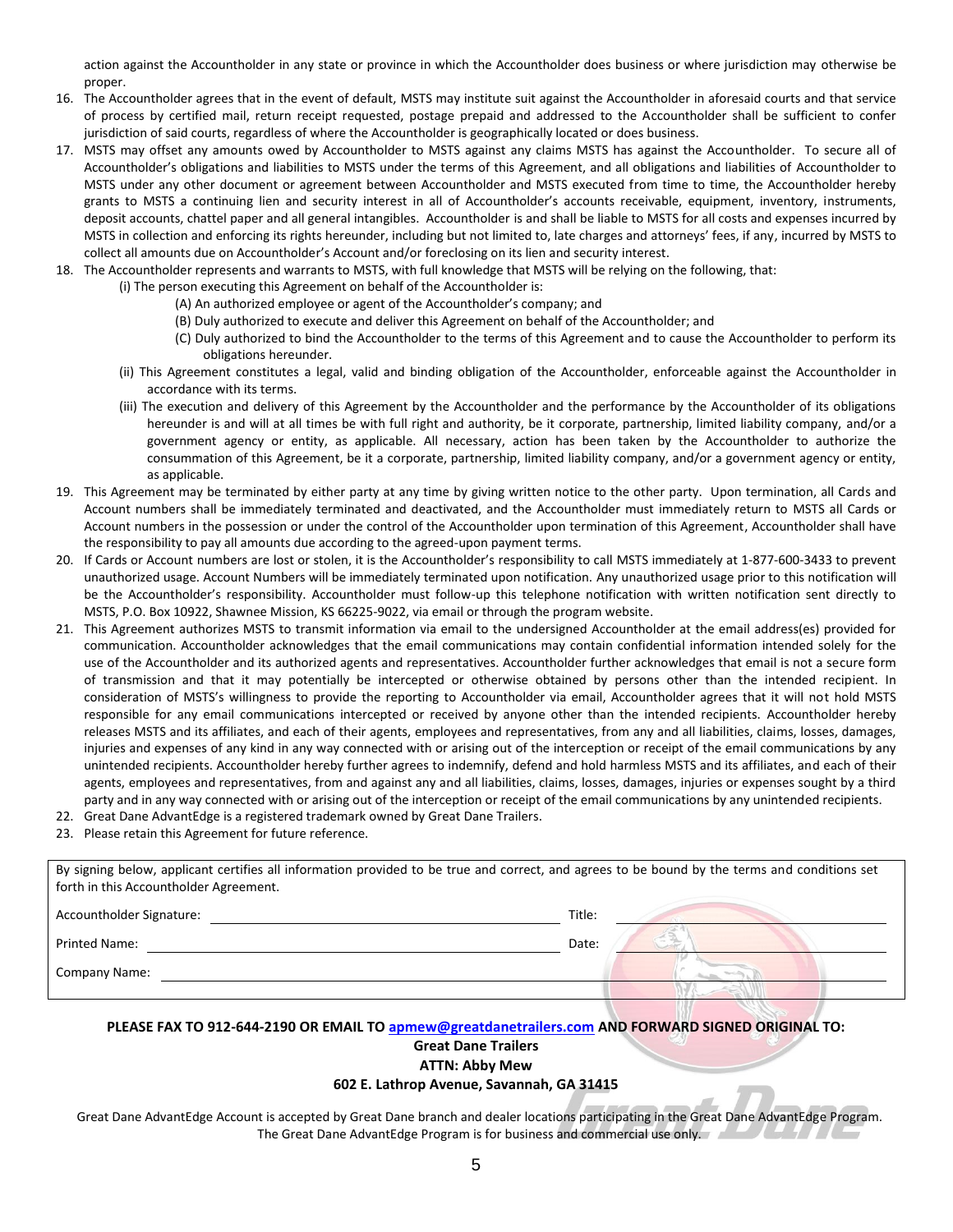### **Please note that these pages may be submitted after credit approval is issued. However, it must be completed before your account can be setup and activated.**

| <b>ANNOUNCEMENT APPROVAL *Optional*</b>                                                                                                                                                                                     |
|-----------------------------------------------------------------------------------------------------------------------------------------------------------------------------------------------------------------------------|
| Will you authorize Great Dane to notify its branches and dealers that your company has enrolled in the Great<br>Dane AdvantEdge program by providing them with your company name and home office (city/state) location?     |
| No<br>Yes I I                                                                                                                                                                                                               |
| Note: Your address, individual management names, phone numbers or e-mail address will not be shared.                                                                                                                        |
| Notification to the branches and dealers of your participation will increase awareness that you are now a member<br>of the Great Dane AdvantEdge program and is solely intended for communication (i.e. non-sale) purposes. |
|                                                                                                                                                                                                                             |
|                                                                                                                                                                                                                             |
| MEMBERSHIP CARD REQUEST *Optional*                                                                                                                                                                                          |
| Request Physical Membership Cards:     Yes     No                                                                                                                                                                           |
| If YES, Number of Membership Cards Requested: ___                                                                                                                                                                           |
| If requesting multiple cards, choose one of the following:                                                                                                                                                                  |
| Same account number on all cards                                                                                                                                                                                            |
| Different account number on each card, with all cards tied to the Parent location                                                                                                                                           |

Other (Great Dane AdvantEdge Processing Center will contact you to discuss further options)

|                                                                                                       | <b>PURCHASE POLICIES *Optional*</b>          |  |
|-------------------------------------------------------------------------------------------------------|----------------------------------------------|--|
| Would you like for branches and dealers to call you for an approval or P.O.?                          |                                              |  |
| Only if a transaction is greater than \$<br>Always<br>Never                                           |                                              |  |
| If you require branches and dealers to obtain a P.O., are your P.O.s in a particular format?          |                                              |  |
| N <sub>0</sub><br>Yes - If YES, please provide a separate list of all PO formats. (Example: A####-B#) |                                              |  |
| <b>Unit Number Required?</b>                                                                          |                                              |  |
| Always<br>Never                                                                                       | Only if Labor is included in the transaction |  |
| <b>VIN Required?</b>                                                                                  |                                              |  |
| Always<br>Never                                                                                       | Only if Labor is included in the transaction |  |
|                                                                                                       |                                              |  |
|                                                                                                       | Great Dane                                   |  |